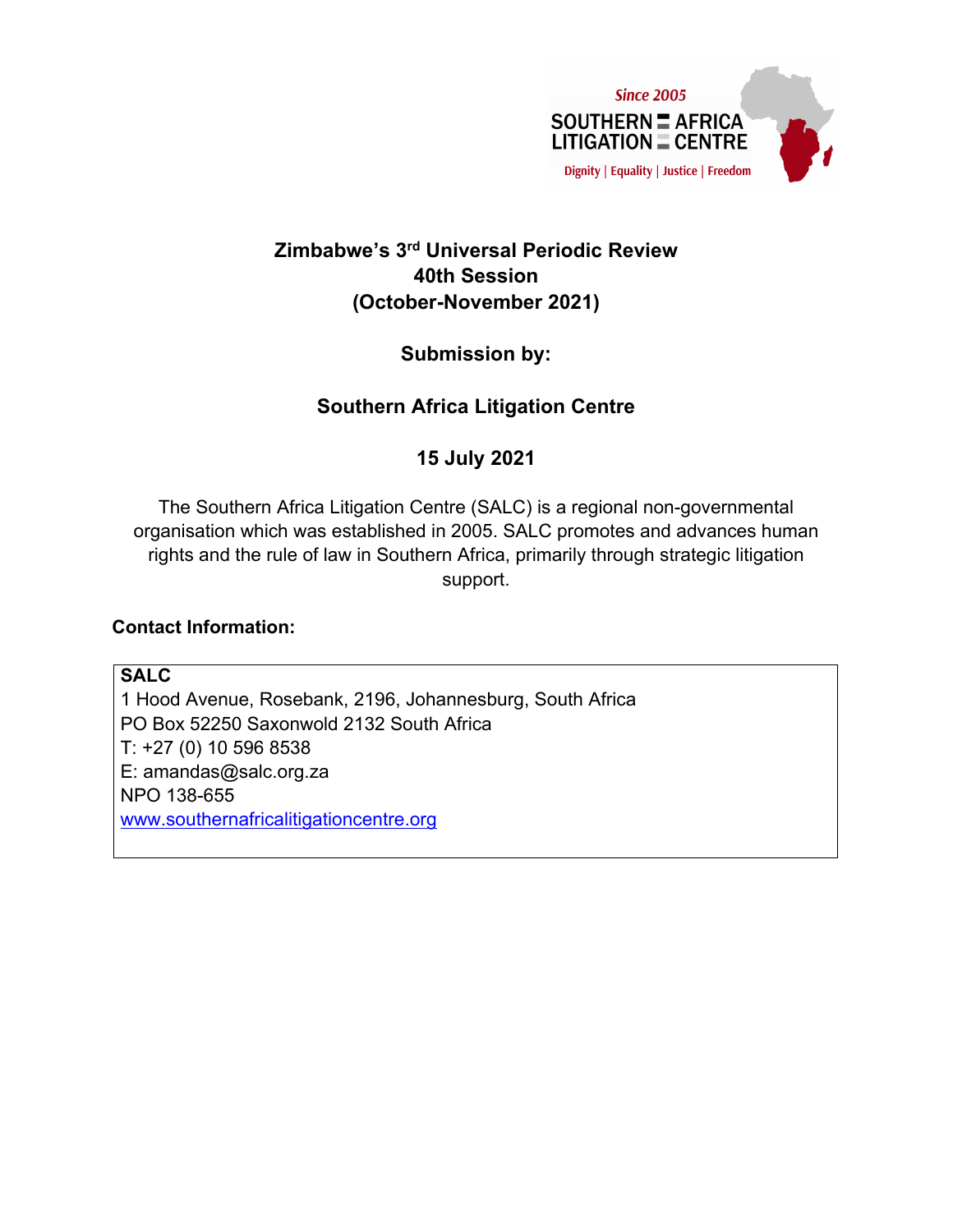

# **Contents**

## **Introduction**

Zimbabwe is in the midst of an economic crisis, which has only been exacerbated by the effects of the COVID-19 pandemic. Lockdown restrictions have led to <sup>a</sup> decrease in manufacturing, non-mineral exports, hospitality, trade and transport sectors. Despite Zimbabwe'<sup>s</sup> Constitution, there is <sup>a</sup> serious deterioration of the political, economic and social environment and the government continues to restrict fundamental human rights and to violently repress dissenters.

This submission deals with:

- Socio-economic rights;
- Freedom of expression;
- Freedom of assembly and association;
- Arbitrary arrests, torture and unlawful killings, and
- The rule of law.

# **Socio-Economic Rights**

Zimbabwe'<sup>s</sup> Constitution expressly provides protections for socio-economic and cultural rights, including labour and property rights and the rights to food, water, healthcare and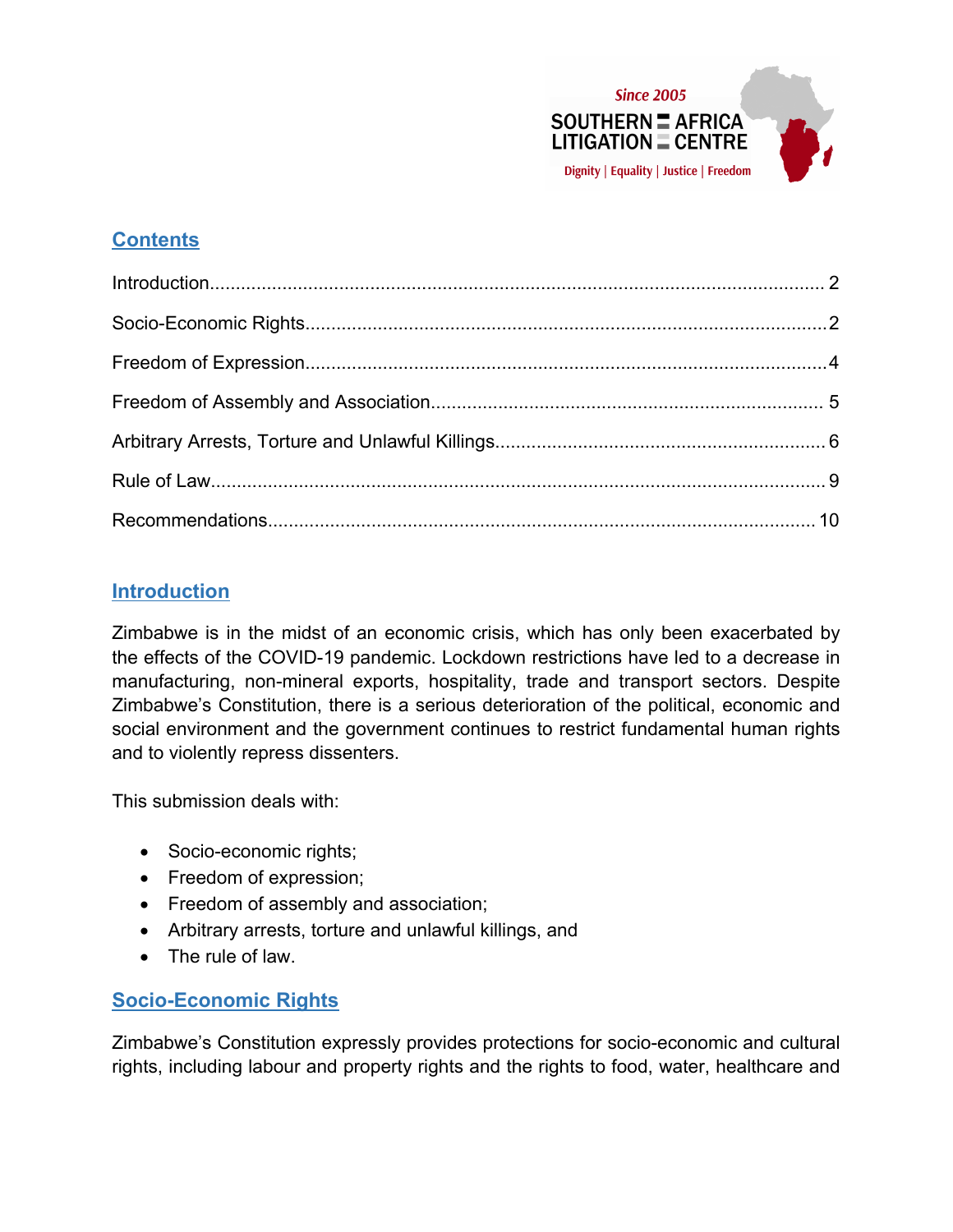

housing. 1 Zimbabwe has also ratified the International Covenant on Economic, Social and Cultural Rights (ICCPR) in 1991. Despite these protections, Zimbabweans continue to suffer from an economic crisis and many lack consistent access to food, water, healthcare, and other fundamental rights.

#### Right to Food

Due to the economic crisis and worsening effects of climate change, Zimbabweans struggle to access sufficient food and clean water. Food insecurity during the COVID-19 pandemic has been exacerbated by the poor distribution of social aid programs; less than 3% of the increased number of extremely poor rural households received food aid in September 2020. 2

#### Water and Sanitation

Section 77(a) of the Constitution guarantees all people'<sup>s</sup> right to safe, clean and potable drinking water. But over 2 million people in Harare, Chitungwiza, Epworth, Ruwa and Norton have no access to safe drinking water or adequate waste and wastewater disposal services. Residents must rely on open water sources or wait in line for hours at overcrowded boreholes. $^3$ 

#### Health

There are also deep-rooted issues with the country'<sup>s</sup> health care system.The main state hospitals, like Harare Central Hospital, face challenges of medicine shortages, inadequate or obsolete equipment, poor infrastructure and critical shortages of nursing staff. 4 The COVID-19 pandemic has overwhelmed the already collapsing healthcare system. Hospitals are past capacity with COVID-19 patients and are suffering from

combined-11th-15th-periodic-report-65th-ordinary-session-oct-nov-2019/.

<sup>1</sup> Constitution of the Republic of Zimbabwe, 2013 Chap 4.

<sup>&</sup>lt;sup>2</sup> "Zimbabwe Economic Update: COVID-19 Further Complicates Zimbabwe's Economic and Social Conditions" *World Bank* (10 June 2021)

https://www.worldbank.org/en/country/zimbabwe/publication/zimbabwe-economic-update-covid-19 further-complicates-zimbabwe-s-economic-and-social-conditions.

<sup>3</sup> "SALC Shadow Report-Zimbabwe'<sup>s</sup> Combined 11th-15th Periodic Report (65th Ordinary Session, Oct-Nov 2019)" *Southern Africa Litigation Centre* (15 Oct 2019)

https://www.southernafricalitigationcentre.org/2019/10/15/salc-shadow-report-zimbabwes-

<sup>4</sup> "Doctors in Zimbabwe 'sending patients away to die' as drug shortages bite" *The Guardian* (14 March 2019) https://www.theguardian.com/global-development/2019/mar/14/doctors-strike-zimbabwe-sendingpatients-away-to-die-drug-shortages.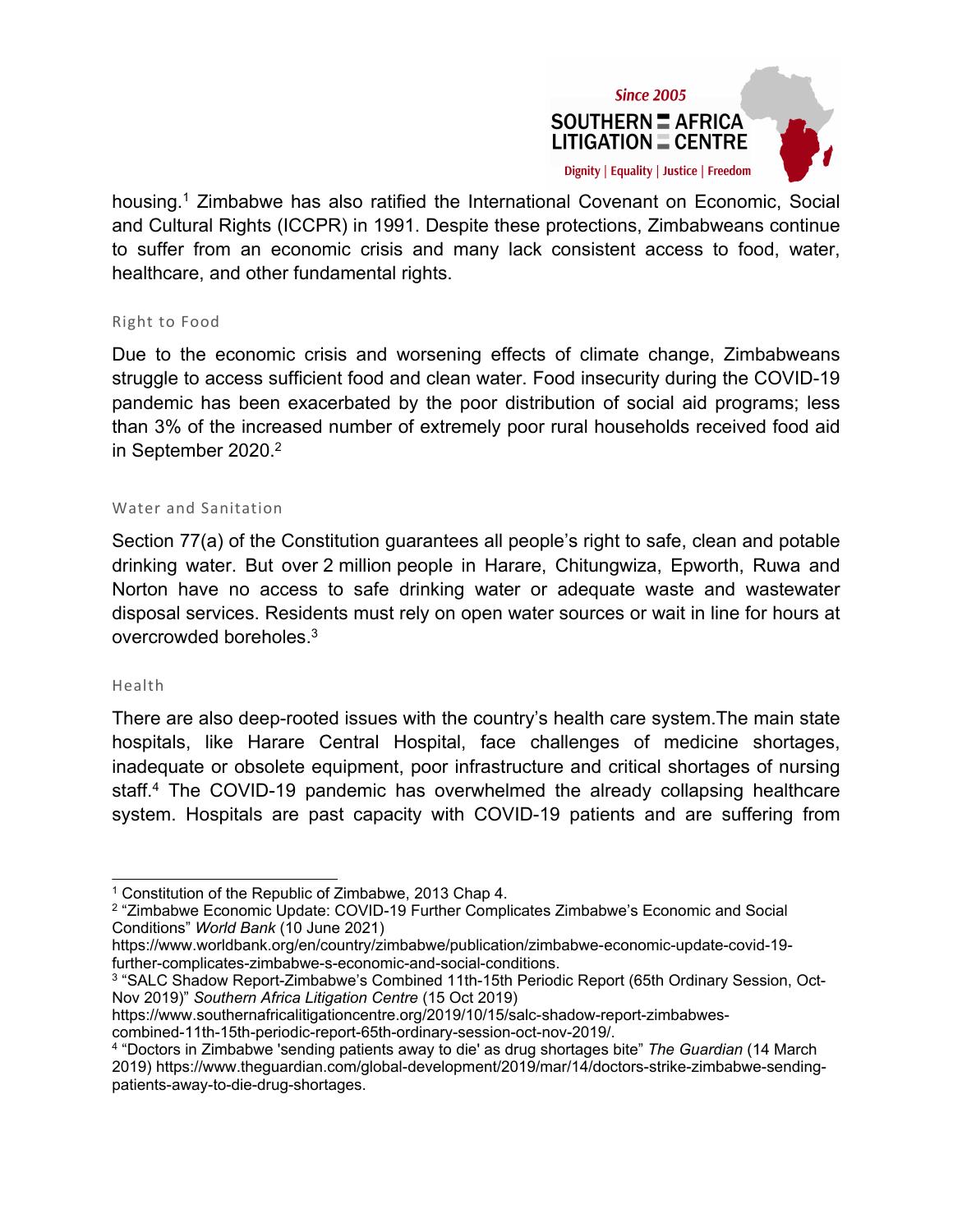

<span id="page-3-0"></span>shortages of personal protective equipment, oxygen and ventilators. 5

## **Freedom of Expression**

Zimbabwean media is heavily controlled by the state, and the government monitors communications and punishes those critical of President Mnangagwa. Between 2020 and 2021, Zimbabwe fell in the World Press Freedom Index rankings, indicating an ongoing failure to protect press freedom and freedom of expression. $^6$ 

At least 25 journalists have been assaulted and arbitrarily arrested by security forces while working in the past year. Despite being classified as essential workers, they have been charged with violating the COVID-19 lockdown restrictions, disorderly conduct and using expired accreditation documents. Investigative journalist Hopewell Chin'ono was arrested three times in the span of five months in 2020 and 2021 and spent months in detention after exposing government corruption in the overbilling for medical supplies to combat the pandemic.<sup>7</sup> Foreign journalist Jeffrey Moyo was arrested in May 2021, allegedly for posing a national security risk.<sup>8</sup> Journalists are also frequently ordered to delete their videos and photographs with no valid explanation. $^9$ 

There are concerns over the government'<sup>s</sup> monitoring and interception of private communications. In January 2019, the government shut down access to the internet and social media apps like Facebook, Twitter, and WhatsApp in an attempt to disrupt protests about fuel price increases.<sup>10</sup> In March 2020, the Commander of the Zimbabwe National Army stated that the military would be surveilling private communications to

9 "Zimbabwe 2020" *Amnesty International* (2021)

<sup>5</sup> F Matiashe "Zimbabwe: Covid cases dying at home as hospitals reach capacity" *The Africa Report* (5 Feb 2021)

https://www.theafricareport.com/62688/zimbabwe-covid-cases-dying-at-home-as-hospitals-reachcapacity/.

<sup>6</sup> "Zimbabwe" *Reporters Without Borders* https://rsf.org/en/zimbabwe.

<sup>7</sup> F Mutsaka "Zimbabwean journalist released on bail after weeks in prison" *Associated Press* (27 Jan 2021) https://apnews.com/article/journalists-prisons-media-social-media-coronaviruspandemic-29f1d730761b07dd047e46b7af5e6dda.

<sup>&</sup>lt;sup>8</sup> "Zimbabwe court denies bail to NY Times freelancer Jeffrey Moyo, claiming national security threat" *Committee to Protect Journalists* (2 June 2021) https://cpj.org/2021/06/zimbabwe-court-denies-bail-to-nytimes-freelancer-jeffrey-moyo-claiming-national-security-threat/.

https://www.amnesty.org/en/countries/africa/zimbabwe/report-zimbabwe/.

<sup>10</sup> "Zimbabwe imposes internet shutdown amid crackdown on protests" *Aljazeera* (18 Jan 2019) https://www.aljazeera.com/news/2019/1/18/zimbabwe-imposes-internet-shutdown-amid-crackdown-onprotests.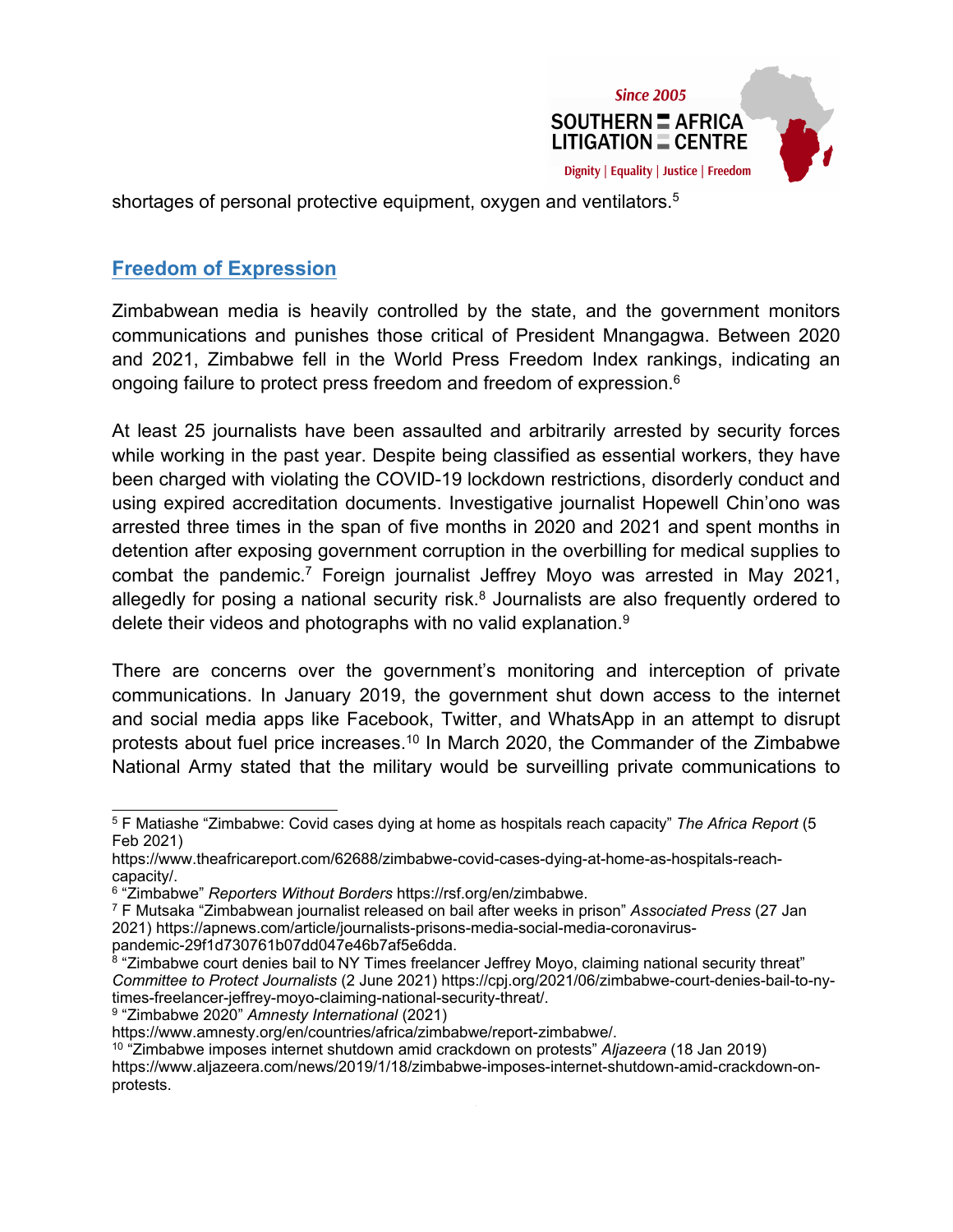

<span id="page-4-0"></span>"guard against subversion".<sup>11</sup> Individuals have been arrested for writing things critical of the President in the media and over social media, including Christian Rambu $^{\rm 12}$  and Rujeko Heather Mupambwa<sup>13</sup> in 2020 and Elias Mambo and Farai Machamire<sup>14</sup> in May 2021.

Concerningly, the seemingly progressive draft Cyber Security and Data Protection Bill would limit freedom of expression by criminalising the spreading of false information online, <sup>15</sup> which would deter individuals from exposing corruption. The Bill would also allow security forces to legally spy on private conversations. Human rights groups have also expressed concern over the "Patriot Bill" proposed in March 2021, <sup>a</sup> piece of legislation that would prohibit public messages on international platforms or to foreign governments that the Zimbabwe government deems harmful to its image. Activists have argued that this law would be another vehicle to target the freedom of expression of journalists and dissidents. 16

### **Freedom of Assembly and Association**

Zimbabwe has not only ratified the ICCPR, but Section 58 of the Constitution guarantees the right to freedom of assembly and association. However, authorities continue to supress freedom of association and peaceful assembly.

The Maintenance of Peace and Order Act (MOPA), <sup>17</sup> which entered into force in November 2019, contains oppressive assembly restrictions that authorities use to suppress demonstrations. The MOPA sets out <sup>a</sup> lengthy procedure which conveners of protests must follow to obtain permission for their gathering and also permits police

<sup>15</sup> Cyber Security and Data Protection Bill, 2019 <sup>s</sup> 164C.

<sup>11</sup> Brenna Matendere "Army to monitor social media" *Newsday* (3 March 2020)

https://www.newsday.co.zw/2020/03/army-to-monitor-social-media/.

 $^{12}$  L Ndebele & J Ncube "WhatsApp comparing Mnangagwa to Ramaphosa sees man charged for insulting president" *Sowetan Live* (24 Apr 2020).

https://www.sowetanlive.co.za/news/south-africa/2020-04-24-whatsapp-comparing-mnangagwa-toramaphosa-sees-man-charged-for-insulting-president/.

<sup>13</sup> J Muonwa "Zimbabwe: Kariba MDC Alliance Youth Activist Arrested Over Anti-Mnangagwa Rant" *AllAfrica* (6 Aug 2020) https://allafrica.com/stories/202008060219.html.

<sup>14</sup> "Zimbabwe journalists charged with criminal insult over interview on politician'<sup>s</sup> personal life" *Committee to Protect Journalists* (21 May 2021) https://cpj.org/2021/05/zimbabwe-journalists-chargedwith-criminal-insult-over-interview-on-politicians-personal-life/.

 $^{16}$  "CPJ joins letter to UN and AU rapporteurs expressing concern about free expression in Zimbabwe" *Committee to Protect Journalists* (8 July 2021) https://cpj.org/2021/07/cpj-joins-letter-to-un-and-aurapporteurs-expressing-concern-about-free-expression-in-zimbabwe/

<sup>&</sup>lt;sup>17</sup> Maintenance of Peace and Order Act, 2019.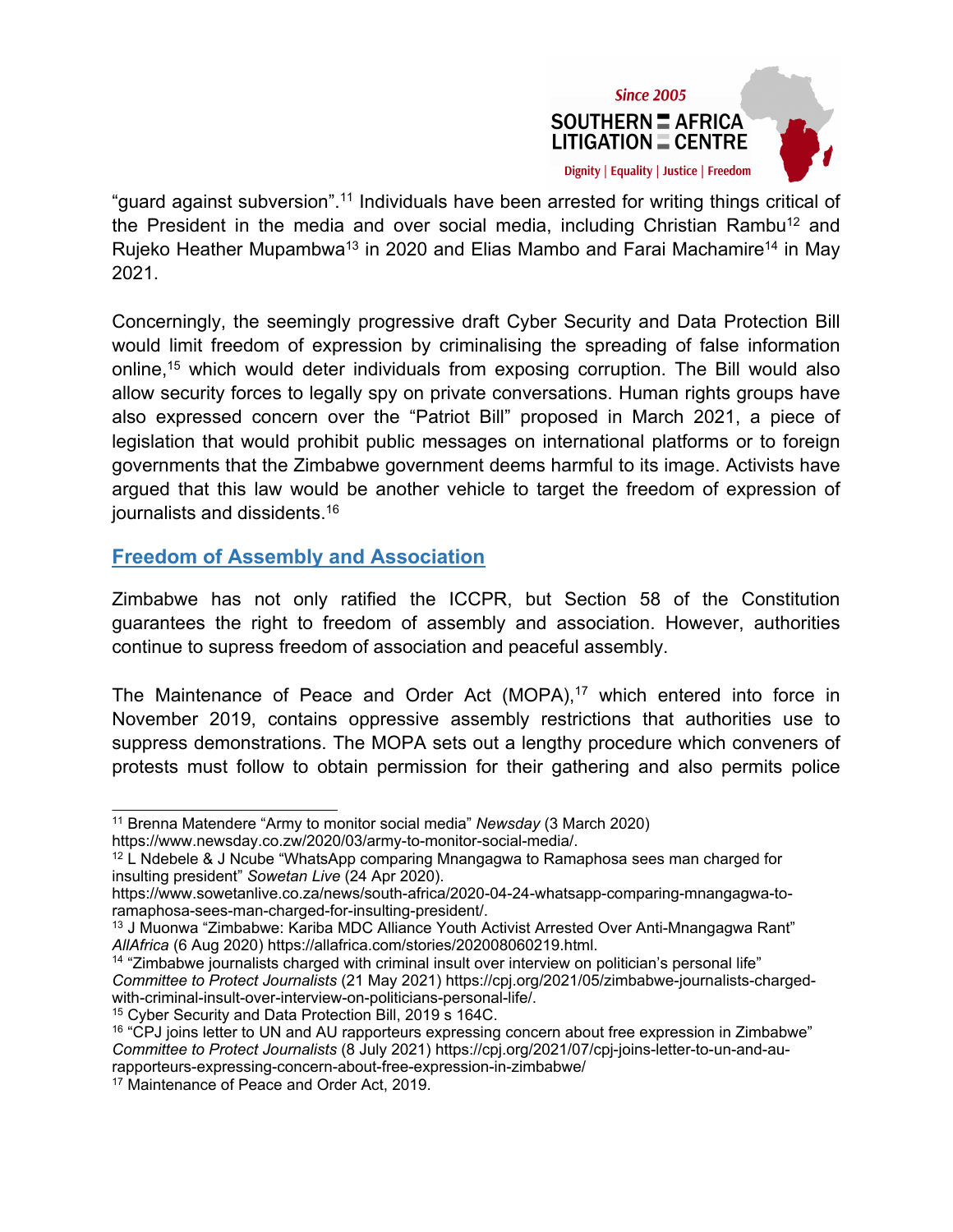

<span id="page-5-0"></span>officers to use their discretion to disperse protesters verbally and physically in certain circumstances.<sup>18</sup> It also prohibits gatherings near Parliament, the courts and other protected places<sup>19</sup> where political protesters will likely gather.

Dozens of activists have been arrested in recent months in connection with their protest activities. Between March and August 2020, police and security forces locked down roads leading to Harare'<sup>s</sup> central business district to prevent protests in support of prominent activists facing trial. President Mnangagwa has described protests supporters as "rogue Zimbabweans" promoting hate and disharmony and promised to flush out these "bad apples". 20

Authorities have been using section 14 of Statutory Instrument 83 of 2020 on Public Health (COVID-19 Prevention, Containment and Treatment) Regulations, which criminalises the "spreading of false news" about COVID-19, to prohibit demonstrations and to impose lengthy prison sentences on those who act against the government. The government imposed an overnight curfew on 21 July 2020, which critics interpreted as <sup>a</sup> method of suppressing protests. At demonstrations on 31 July 2020, the police arrested at least 20 people, charging them with various offences including "public nuisance", "intention to incite public violence", and breaking COVID-19 regulations.

### **Arbitrary Arrests, Torture and Unlawful Killings**

Zimbabwe has not yet ratified the Convention against Torture and other Cruel, Inhuman and Degrading Treatment or the International Convention for the Protection of All Persons from Enforced Disappearance. However, the Constitution of Zimbabwe provides that no person may be subjected to torture or to cruel, inhuman or degrading treatment or punishment.<sup>21</sup> Despite this, agents of the state commit arbitrary arrests, violent assaults, abductions, torture and other abuses against opponents of the government.

Government forces continue to arrest individuals at protests as <sup>a</sup> way to suppress dissent. In June 2020, activists Namatai Kwekweza and Vongai Zimudzi were arrested for protesting against proposed constitutional amendments that give the President

<sup>18</sup> *Id* <sup>s</sup> 6, 7, 13.

<sup>19</sup> *Id* s 10.

 $^{\rm 20}$  Tara Penny "'Bad Apples' Who Attempted to Divide Zimbaweans Will be Flushed Out – Mnangagwa" *Eyewitness News* https://ewn.co.za/2020/08/04/bad-apples-who-attempted-to-divide-our-people-will-beflushed-out-mnangagwa.

 $^{21}$  constitution of the Republic of Zimbabwe, 2013 s 53.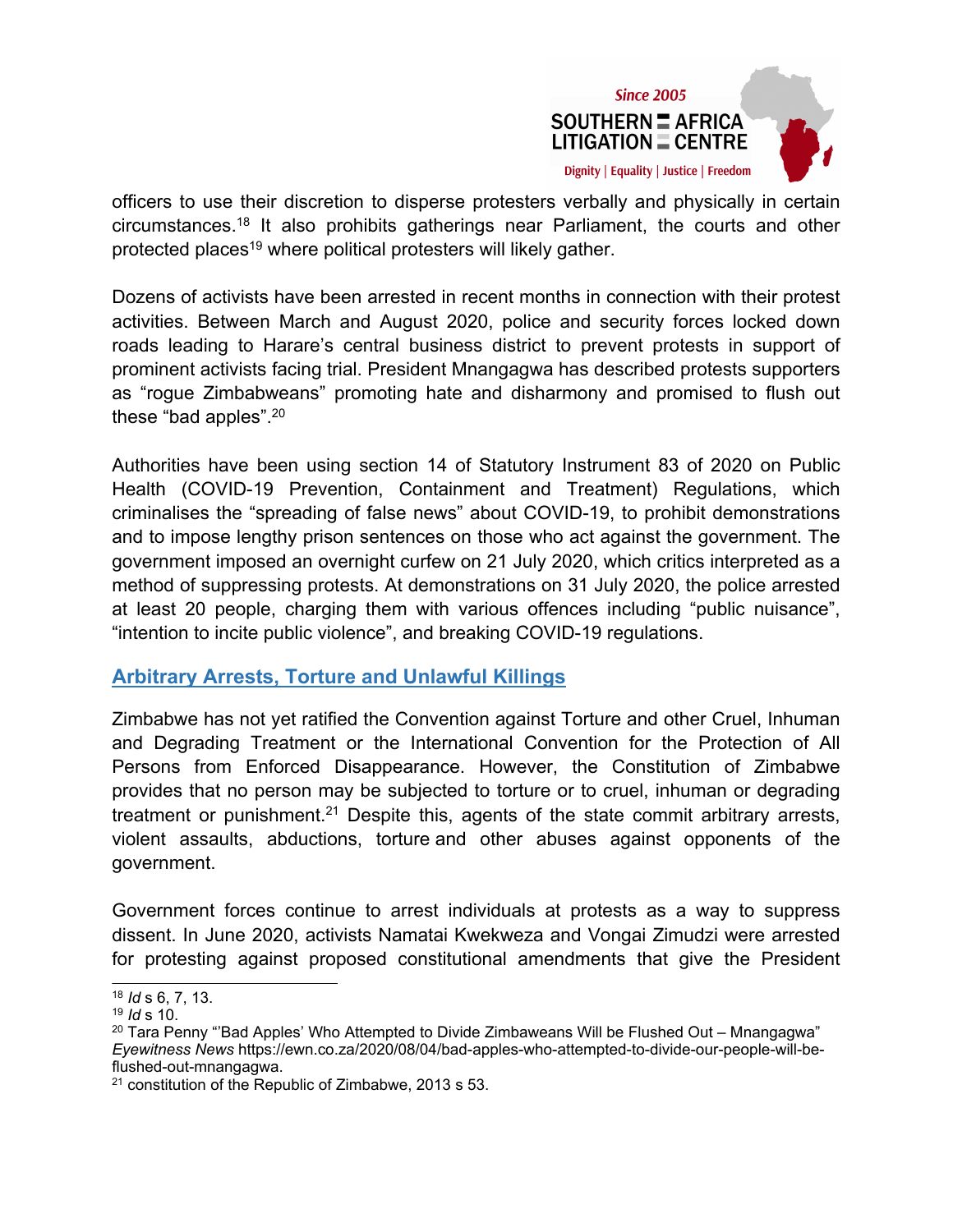



Arbitrary arrests have not been limited to protesters. Though journalists are considered essential workers, they are subject to the same COVID-19 restrictions as the general population, two journalists were arrested in May 2020 for violating the COVID-19 lockdown measures when they attempted to interview Movement for Democratic Change Alliance (MDCA) members about allegations of abuse by the authorities. In June 2020, another journalist was arrested and charged with undermining the President'<sup>s</sup> authority. 27

Lawyers also face detention and arrest on illegitimate charges. In June 2020, the Law Society of Zimbabwe released <sup>a</sup> statement of concern about the continued arrest of its members on charges of alleged obstruction of justice. Lawyer Thabani Mpofu was arrested and released on bail for allegedly obstructing justice by filing an affidavit from an allegedly non-existent person in <sup>a</sup> case challenging the appointment of the Prosecutor General. The author of the affidavit later presented himself to the police, but

<sup>22</sup> S Jakes "Youth organisation call for immediate release of young activists" *Bulawayo24* (23 June 2020) https://bulawayo24.com/index-id-opinion-sc-columnist-byo-187763.html.

 $^\mathrm{23}$  "Zimbabwe: Authorities must drop charges against health care workers for demanding better wages" *Amnesty International* (7 July 2020) https://www.amnesty.org/en/latest/news/2020/07/zimbabweauthorities-must-drop-charges-against-health-care-workers-for-demanding-better-wages/.

<sup>24</sup> "Zimbabwe: SADC, AU Should Denounce Crackdown" *Human Rights Watch* (6 Aug 2020)

https://www.hrw.org/news/2020/08/06/zimbabwe-sadc-au-should-denounce-crackdown.

<sup>25</sup> J Burke & N Chingono "Zimbabwean journalist Hopewell Chin'ono is freed on bail" *The Guardian* (2 Sept 2020) https://www.theguardian.com/world/2020/sep/02/zimbabwean-journalist-hopewell-chinono-isfreed-on-bail.

<sup>26</sup> "Zimbabwe court quashes charges against journalist Hopewell Chin'ono" *The Guardian* (28 Apr 2021) https://www.theguardian.com/world/2021/apr/28/zimbabwe-court-quashes-charges-against-journalisthopewell-chinono.

<sup>27</sup> "Freedom in the World 2021: Zimbabwe" *Freedom House* (2021)

https://freedomhouse.org/country/zimbabwe/freedom-world/2021.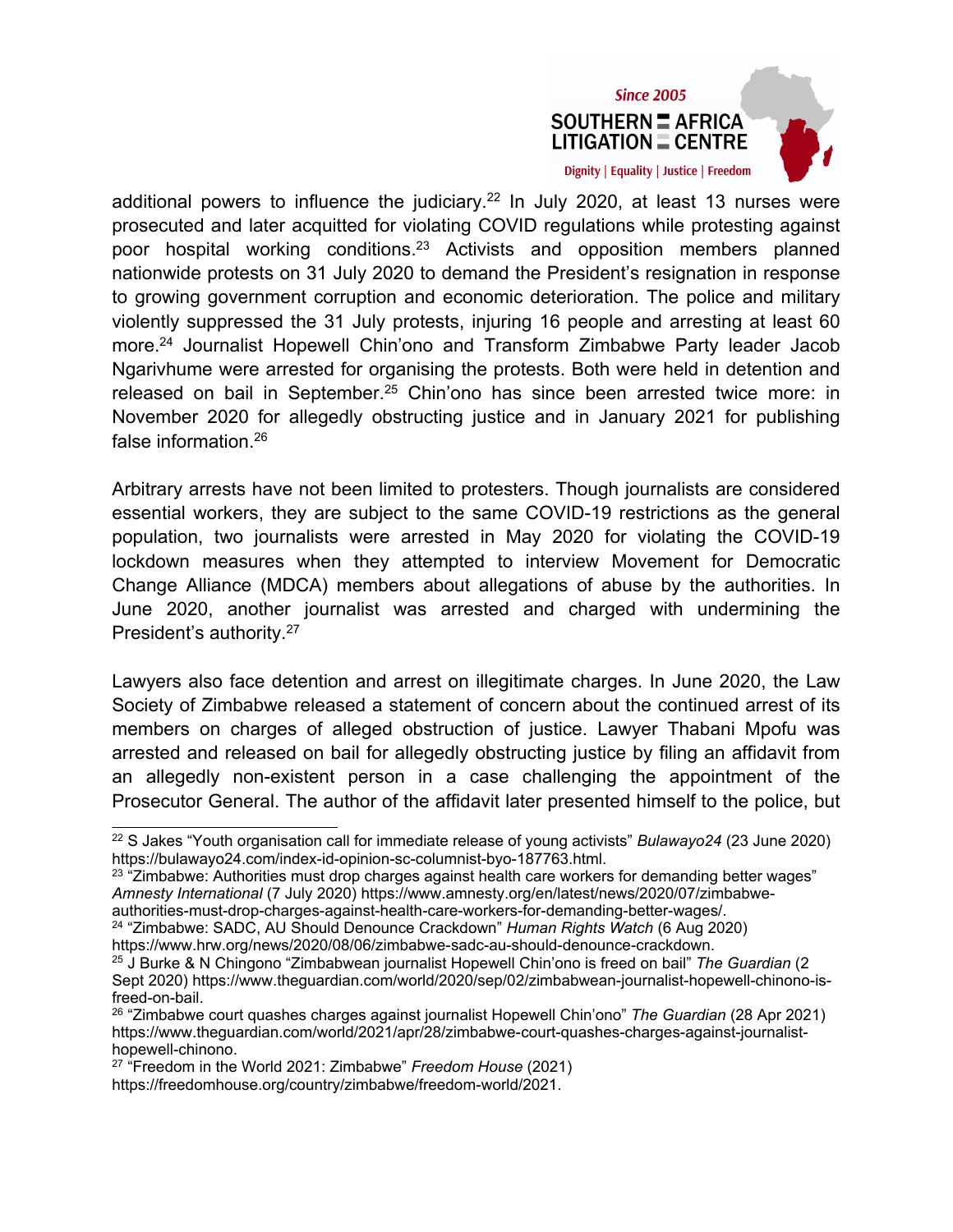

the case against Mpofu is continuing.<sup>28</sup> In August 2020, human rights lawyer Beatrice Mtweta was barred from representing her client Hopewell Chin'ono, and <sup>a</sup> magistrate recommended her licence be revoked after she was falsely accused of managing <sup>a</sup> Facebook page critical of the justice system. $^{\mathrm{29}}$ 

In 2020 alone, over 70 individuals critical of the government were abducted, tortured and later released by unidentified men suspected to be state security agents. In May 2020, three MDCA activists, Cecilia Chambery, Netsai Marova, and parliament member Joanna Mamombe, were abducted by suspected state agents after peacefully protesting the government'<sup>s</sup> failure to support vulnerable communities during the COVID-19 pandemic. They were tortured and sexually assaulted by their abductors, who then dumped them 80 km away from home. While in the hospital seeking treatment for their injuries, they were arrested for making <sup>a</sup> false report about their abduction. The three women have been arrested three times in the past year for taking part in demonstrations and have been repeatedly denied bail. Their trial is currently ongoing.<sup>30</sup> Others with MDCA affiliations have also been detained and tortured, including Tamuka Denhere and Noxolo Maphosa, the niece of MDCA member Josphat Ngulube.

During the leadup to the 31 July 2020 anti-corruption protests, police forces raided the homes of anti-corruption supporters, including journalist Mduduzi Mathuthu. They abducted and tortured his family members. 31 In September 2020, leader of the Zimbabwe National Students Union Takudzwa Ngadziore was assaulted, abducted and held in prison for 30 days after protesting the government'<sup>s</sup> torture of opponents. Ngadziore was arrested again in March 2021 for inciting public violence with their protest activities. 32

 $^{28}$  "Spotlight on Lawyers and Abductees as They Appear in Court on Charges of Obstruction of Justice" *Zimbabwe Lawyers for Human Rights* (9 July 2020) https://kubatana.net/2020/07/09/spotlight-on-lawyersand-abductees-as-they-appear-in-court-on-charges-of-obstruction-of-justice/.

<sup>29</sup> "Zimbabwean court bars lawyer Beatrice Mtetwa from representing Hopewell Chin'ono" *Committee to Protect Journalists* (18 Aug 2020) https://cpj.org/2020/08/zimbabwean-court-bars-lawyer-beatrice-mtetwafrom-representing-hopewell-chinono/.

<sup>30</sup> Beauty Nyuke "7 MDC Alliance activists' trial postponed" *Newsday* (9 June 2021) https://www.newsday.co.zw/2021/06/7-mdc-alliance-activists-trial-postponed/.

<sup>31</sup> Sipho Mabuza "Doctors alarmed by kidney injuries inflicted on ZimLive editor'<sup>s</sup> nephew" *ZimLive* (2 Aug 2020) https://www.zimlive.com/2020/08/02/missing-zimlive-editors-nephew-tortured-and-dumped/. <sup>32</sup> Prince Gora "Student leader released on bail after 30 days" *University World News* (29 March 2021)

https://www.universityworldnews.com/post.php?story=20210329070323821.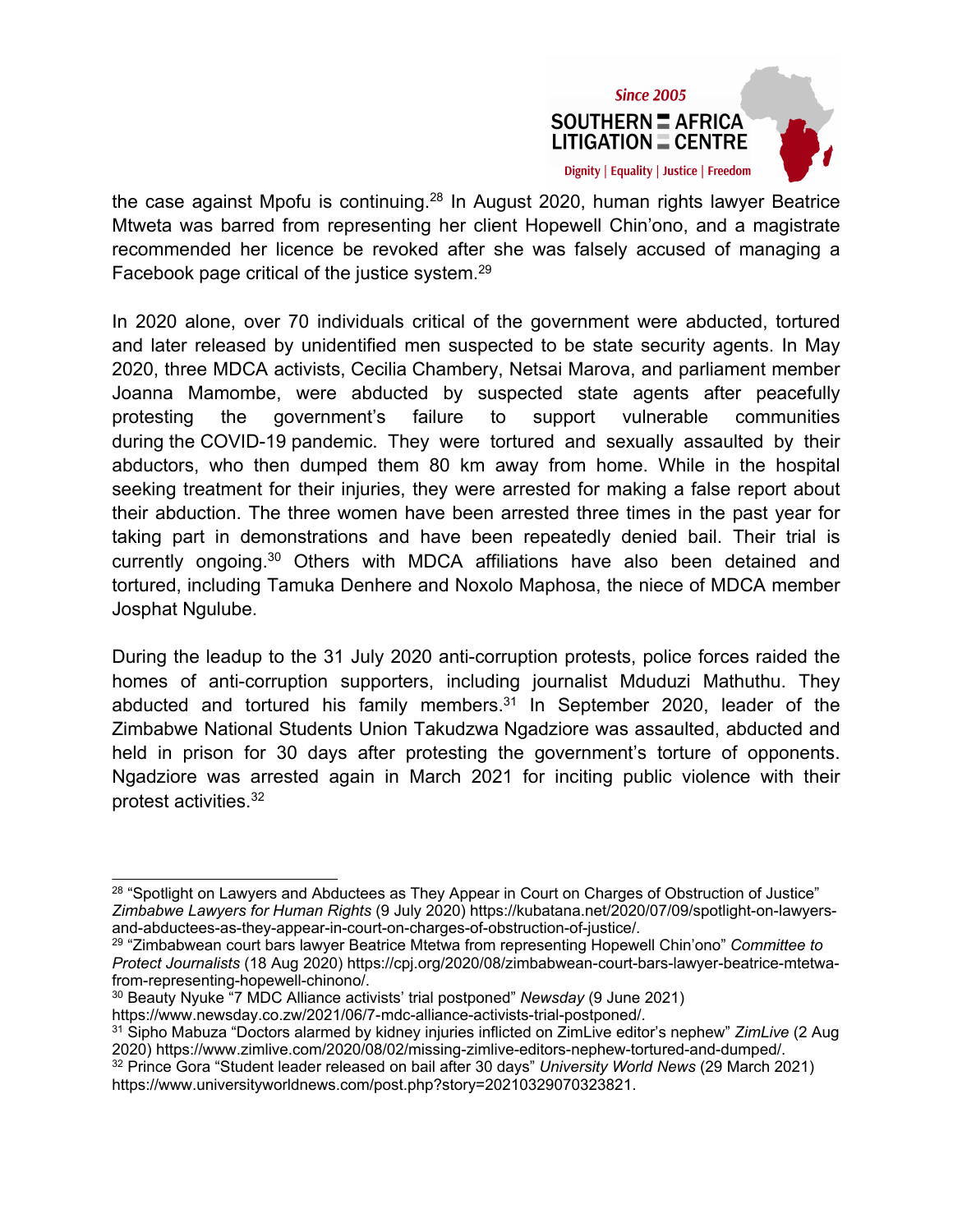

<span id="page-8-0"></span>In July 2020, suspected government agents killed Mazwi Ndlovu after he expressed concerns about the distribution of food to those in need. Security forces abducted, murdered and dumped the naked body of MDCA councillor Lavender Chiwaya near his home. Police forces have also arbitrarily detained and killed individuals under the pretence of enforcing COVID-19 regulations. From March to July 2020, police arrested 116,000 people for violating pandemic restrictions, subjecting many of them to violence. In March 2020, Levison Moyo was beaten by police for allegedly violating lockdown restrictions and died four days later from <sup>a</sup> brain haemorrhage. In May, six police officers arrested and severely beat sisters Ntombizodwa and Nokuthula Mpofu for hours when they went out during the COVID-19 curfew.<sup>33</sup>

### **Rule of Law**

Zimbabwe currently lacks <sup>a</sup> truly impartial and independent judiciary due to pressure on courts to protect the interests of ZANU-PF.

The sitting President currently has significant power to influence the judiciary. In January 2020, the government gazetted Constitutional Amendment Bill No. 2, which proposed giving the President the power to hand-pick judges for higher courts without going through the usual selection process and to raise the retirement age of judges from 70 to 75. <sup>34</sup> Despite opposition, this amendment came into force on 7 May 2021. In May 2021, human rights lawyers challenged President Mnangagwa'<sup>s</sup> use of this constitutional amendment to allow Chief Justice Luke Malaba to continue serving after reaching age 70. The High Court ordered the Chief Justice to step down, ruling that the amendment does not apply to currently sitting judges and must be put to <sup>a</sup> public referendum.<sup>35</sup> The verdict is currently being appealed by the government, but the High Court has backed the Chief Justice's right to resume work in the meantime. $^{\rm 36}$ 

Due process protections mandated by the Constitution are not enforced. The police often indiscriminately conduct searches and seizures and detain and interrogate

 $^{\rm 33}$  "MDC women's group suspects army hand in vicious Bulawayo sibling police attack"

*New Zimbabwe* (12 May 2020) https://www.newzimbabwe.com/mdc-womens-group-suspects-army-handin-vicious-bulawayo-sibling-police-attack/.

<sup>34</sup> Constitution of Zimbabwe Amendment No 2, 2021.

<sup>35</sup> Leonard Ncube "Zimbabwe: Malaba Case Takes New Turn" *AllAfrica* (7 June 2021) https://allafrica.com/stories/202106070353.html.

<sup>36</sup> "Zimbabwe court upholds chief justice's right to resume work despite age" *Reuters* (10 June 2021) https://www.reuters.com/world/africa/zimbabwe-court-upholds-chief-justices-right-resume-work-despiteage-2021-06-10/.